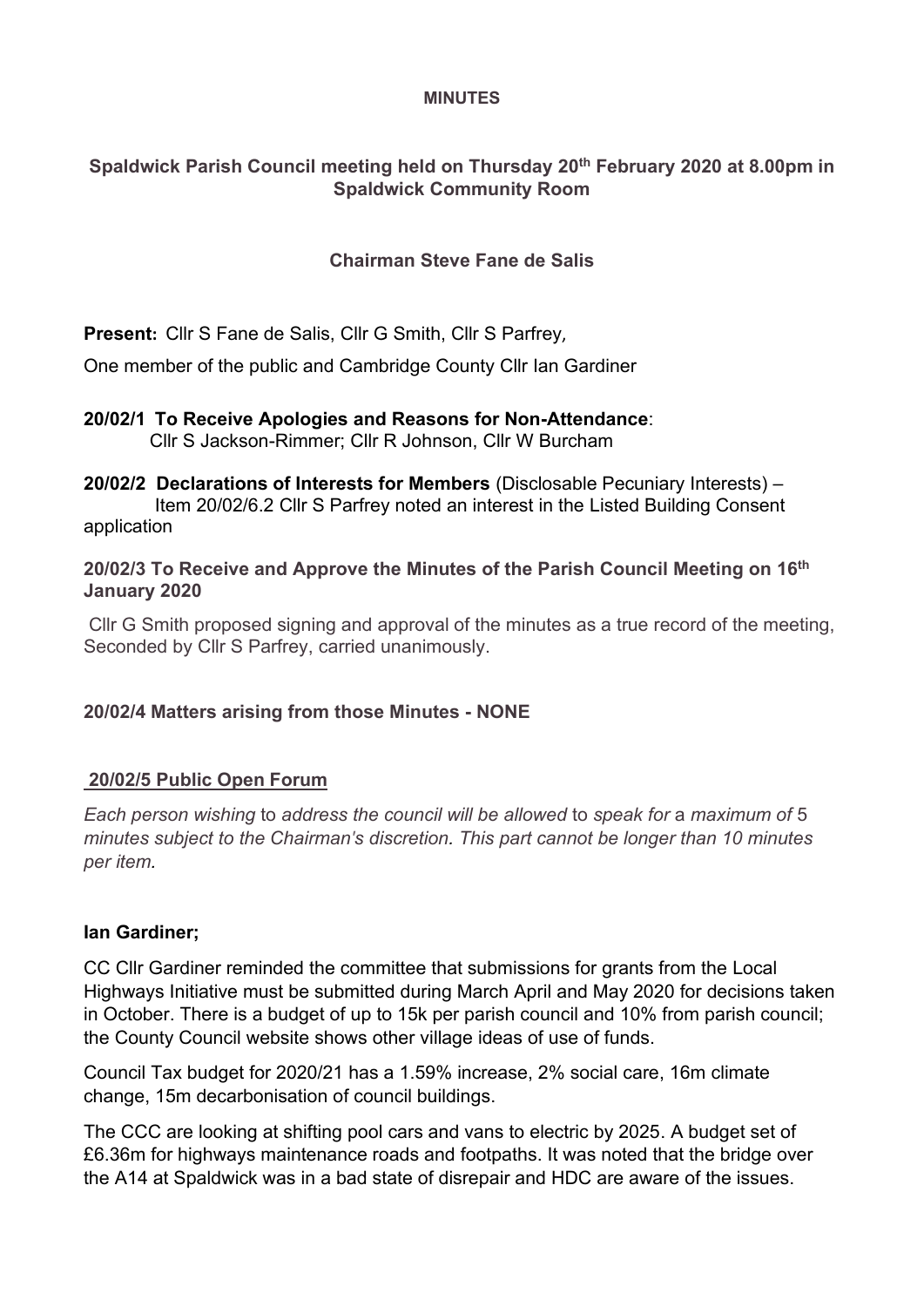A site visit is to be arranged at the allotments regarding the hard standing application

**A member of the public** spoke with regard to updating the SPC website with Cllrs names etc. and Cllr J Pope's name is hyperlinked to an advertising page.

Referring to the AGM May 2017 with regard to footpaths and by-ways and adequate signage to stop motorbikes. Whilst CC decided to ensure the gates would be locked in summer for all vehicles, not just cars, but were motorcycles also included according to new rules.

It was assured that motorcycles were included in the prohibition and signs would be changed but the signs remain the same. SPC will look into the signage issues.

### **20/02/6 Planning to consider new planning consultations:**

**20/02/6.2 Listed Building Consent** To remove a modern fireplace in Ivy House

Not enough Cllrs to deal with this proposal as Cllr S Parfrey has noted a pecuniary interest; Cllr F de S will deal via email

### **Determined by Planning Authority**

**20/02/6.1.** Re-location of wc area from G.05 to G.02. Erection of dividing partition and door. 15 High Street Spaldwick Huntingdon PE28 0TD Ref. No: 19/02431/LBC | Received: Fri 29 Nov 2019 | Validated: Fri 29 Nov 2019 | Status: Approved

#### **20/02/7 Finance**

Balance at 8 January 2020 £78,738.98

20/01/7.1 Expenditure for approval

Payee Description and Amount Y Karl Cleaning of Community Room £30

Proposed by Cllr G Smith to pay this invoice, seconded by Cllr S Palfrey and motion carried

# **20/02/8 Assets – Provision/Maintenance**

**20/02/8.1** Monthly Ferriman Road Play Area Inspection

**20/01/8.2** Play ground inspection report by Wicksteed. Play equipment to be painted.

The Parish Clerk will be returning next week and will be able to obtain 3 quotes for a company to paint and refurbish the equipment.

**20/02/8.3** Website needs to be updated (Cllr names and responsibilities)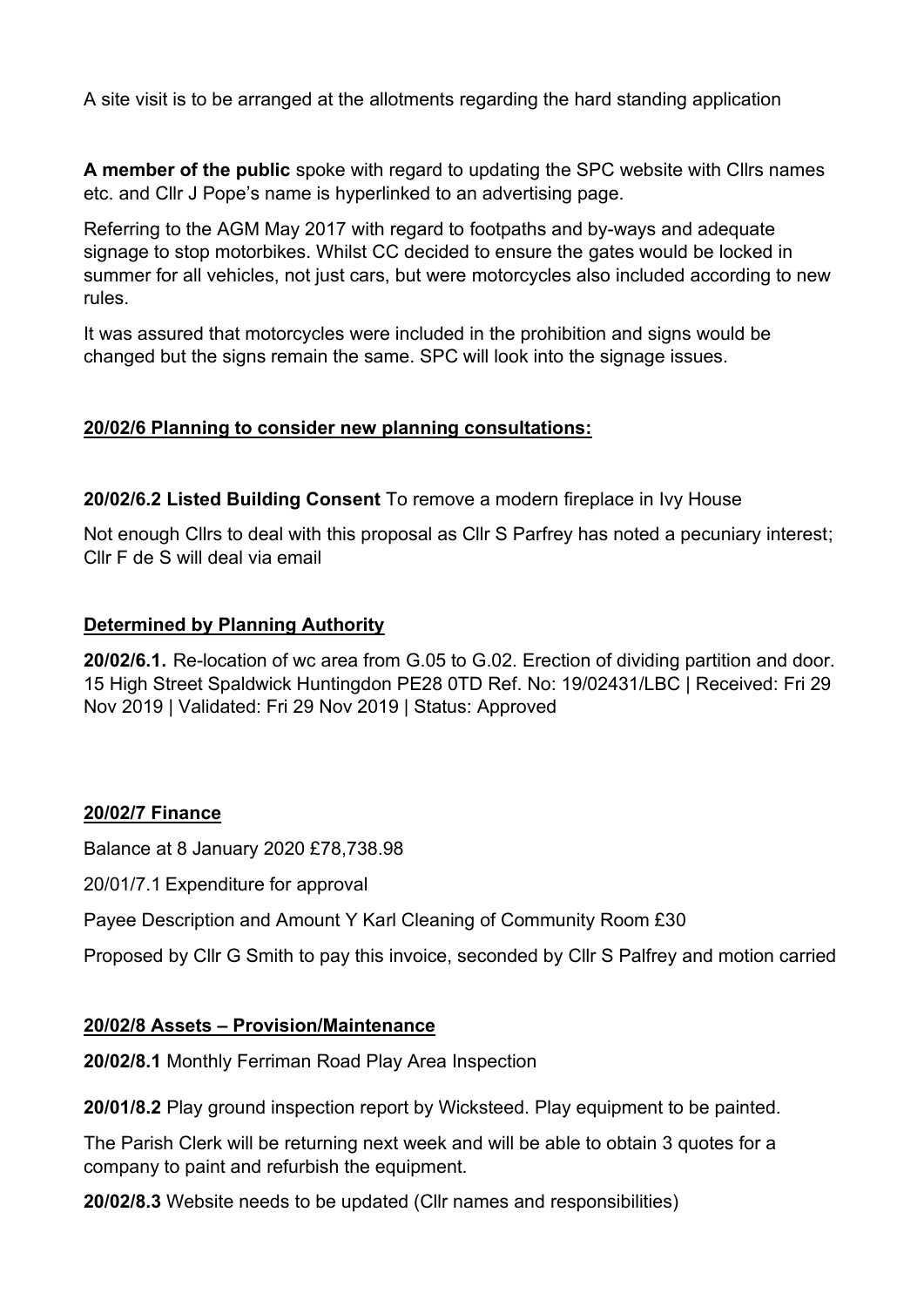Cllr J Pope has access and will be asked to update the website

# **20/02/9 Highways, footpaths, byways, gritting bin, trees, etc**

**20/01/9.2** Hedges around play area and open space. Members of the public have assisted with removing some of the hedging around the play area after it was agreed to remove the hedging.

The play area has been cleared however the ground is still too wet to carry out further works at the moment

**20/01/9.3** It is proposed to lift the crown of the small trees which are the responsibility of PC to allow the grass to be cut underneath.

Cllr R Johnson is aware and will be dealing with it with the assistance of Cllr S Fane de Salis.

**20/01/9.4** Update regarding dog poo bag dispensers. Cllr S J-R

An email was received from Cllr S Jackson-Rimmer who had heard from the Church that it was approved to install dog poo bag dispensers on the Church side of the gate. Cllr S Jackson-Rimmer will arrange for installation if less than £100.

**20/02/9.5** Complaint regarding speeding vehicles along High Street, a resident has asked that we consider the need for a pedestrian crossing outside The George as this will slow traffic.

Costings for a zebra crossing are in the region of £25-35k and not felt a worthwhile solution to combat speeding vehicles.

**20/02/9.6** CCC notified of poor state of white give way lines at The Green on High Street and Thrapston Road CCC have been notified and await their response.

**20/02/9.6** A member of the public has approached Spaldwick PC asking for clarification regarding a triangle of Land which she believes belongs to SPC.

Response from Cllr S Parfrey and Cllr G Smith

It was confirmed that the triangle of land in question belongs to Cambridgeshire County Council and the resident will make contact with them.

**20/02/9.7** A Report was received regarding trees blown over on the road opposite Spaldwick Service Station causing damage to phone lines.

Reported to CCllr Ian Gardiner and reported online to CCC

**20/02/9.8**. A resident has raised concerns about the location of the Bus Stop on High Street, Parked vehicles cause a problem at this location. A suggestion is to add an additional stop on Stow Road. Update Cllr R Johnson

Cllr S Fane de Salis has spoken with Cllr R Johnson about the best location for the re-siting of the bus stop along Stow Road between Royston Ave and Mount Pleasant

**20/02/9.9**. Fly tipping Beltons Hill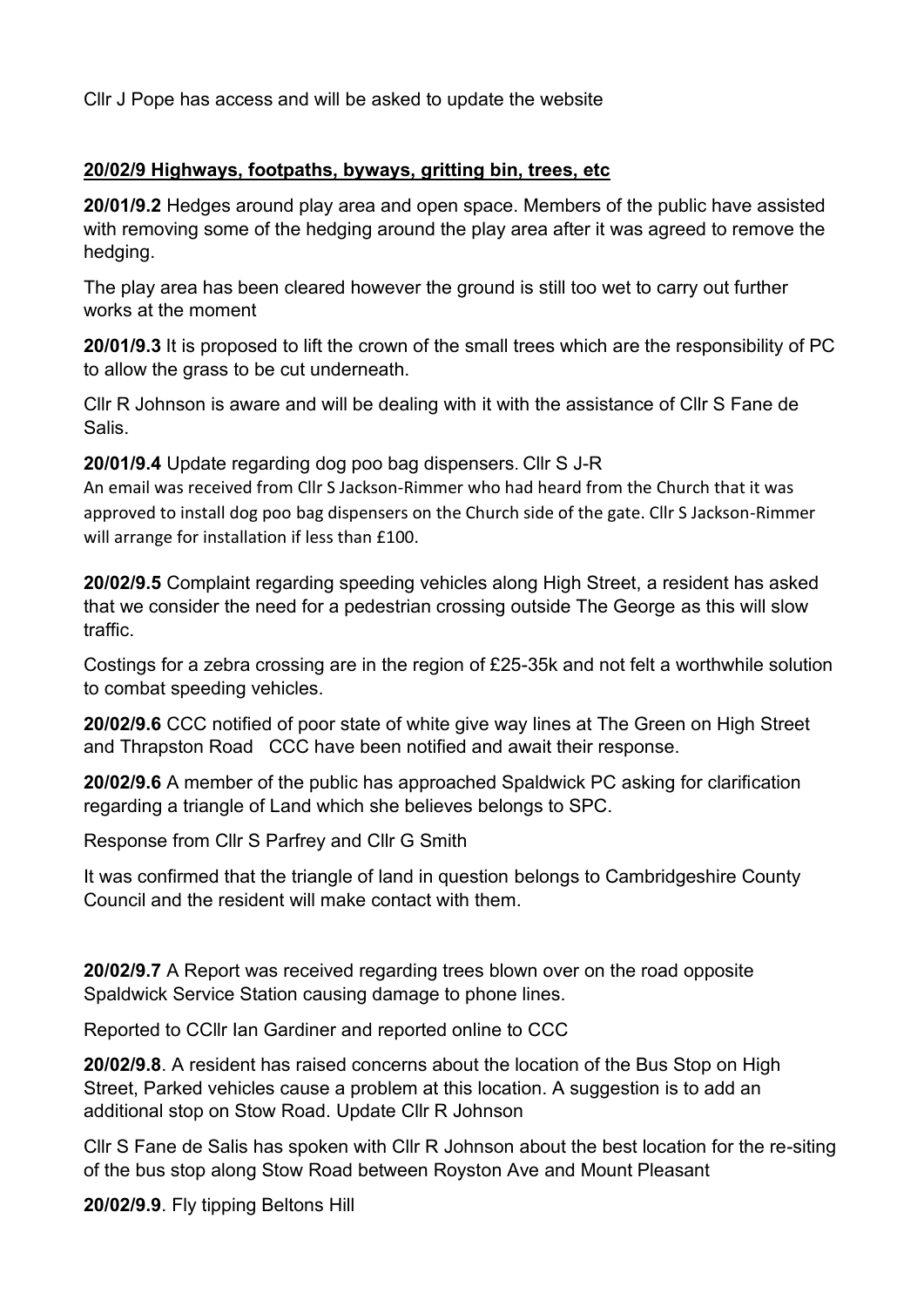Fly tipping of a flat screen TV Reported to CCC

**20/02/9.10** Pot holes and gaps in Road surface between Thrapston Road and Beltons Hill

CC Cllr I Gardiner has been informed and will forward the complaint to the Highways Officer at HDC

# **20/02/10 Community Room.**

**20/02/10.1** Consider the purchase of an internal notice board.

This to be looked at once the Clerk has returned

**20/02/10.2** Consider the purchase of an external sign.

This to be looked at once the Clerk has returned

**20/02/10.3** PAT Testing update Cllr J Pope.

Cllr J Pope will look into this issue

**20/02/10.4** Fire extinguisher test. Update Cllr G Smith Cllr G Smith has been in touch with a company and awaiting their quote to test 2 extinguishers.

**20/02/10.5** Cllr Pope proposes to fit timers to the radiators to prevent them being left on for extended periods

A complaint had been received that the heating had been switched on before the yoga group started, however it was felt that due to the low temperatures in recent weeks it was not unreasonable, but timers will be fitted to the heaters so they can automatically switch off.

Cllr J Pope is obtaining quotes

# **20/02/11 Correspondence**

**20/02/11.1**. Good Neighbours coordinator needed

Cllr S Parfrey offered to take over responsibility for co-ordinating the Good Neighbours Scheme

A question arose on the state of the footpath on Stow Road and who has responsibility, as its rather difficult at the moment

# **20/02/12** Councillors' questions

Please note that no decisions can lawfully be made under this item. Business must be specified therefore the Council cannot lawfully raise matters for decision.